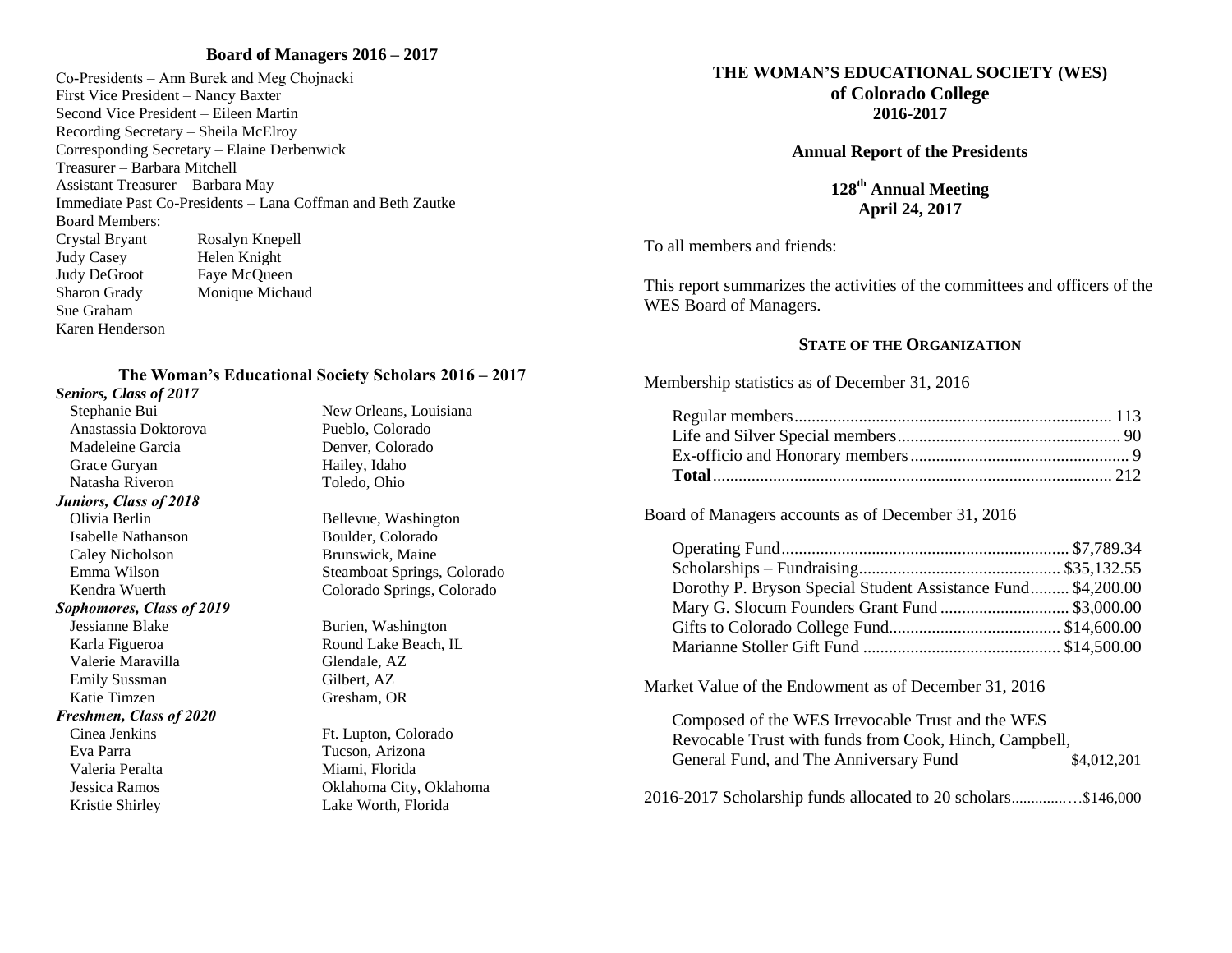# **HIGHLIGHTS OF THE YEAR**

**July 1, 2016 – June 30, 2017**

- **August 20, 2016 New Scholar Reception, Cornerstone**
- **September 2016 Fall** *NewsFocus* **mailing**
- **September 10, 2016 Van Briggle Pottery Festival**
- **September 12, 2016 Scholar Tea at Stewart House**
- **September 18-20, WES/PILLAR Tour: Colorado's Sites and Gems 2016**
- **November 10, 2016 Fall Lunch & Program – Leah Witherow Curator for Colorado Springs Pioneers Museum Colorado's Three Governors in One Day**
- **December 5, 2016 Scholar Event: Cookie Exchange**
- **February 2017 Winter** *NewsFocus* **mailing**
- **February 22, 2017 Winter Lunch & Program Colorado College Professor Brian Linkhart The Life and Times of Tiny Owls**
- **April 6, 2017 Women of the West Luncheon Andrea O'Reilly Herrera, Prof of Literature and Director of Women's & Ethnic Studies, UCCS The Landscape of the Dispossessed: The Art of Rosario Castro-Marin**
- **April 24 2017 WES Annual Meeting and Luncheon**

**Please read the committee reports for more details.**

*Contact us at:*

**WES@coloradocollege.edu (719) 389-7699 [www.coloradocollege.edu/other/wes](http://www.coloradocollege.edu/other/wes) Like us on Facebook**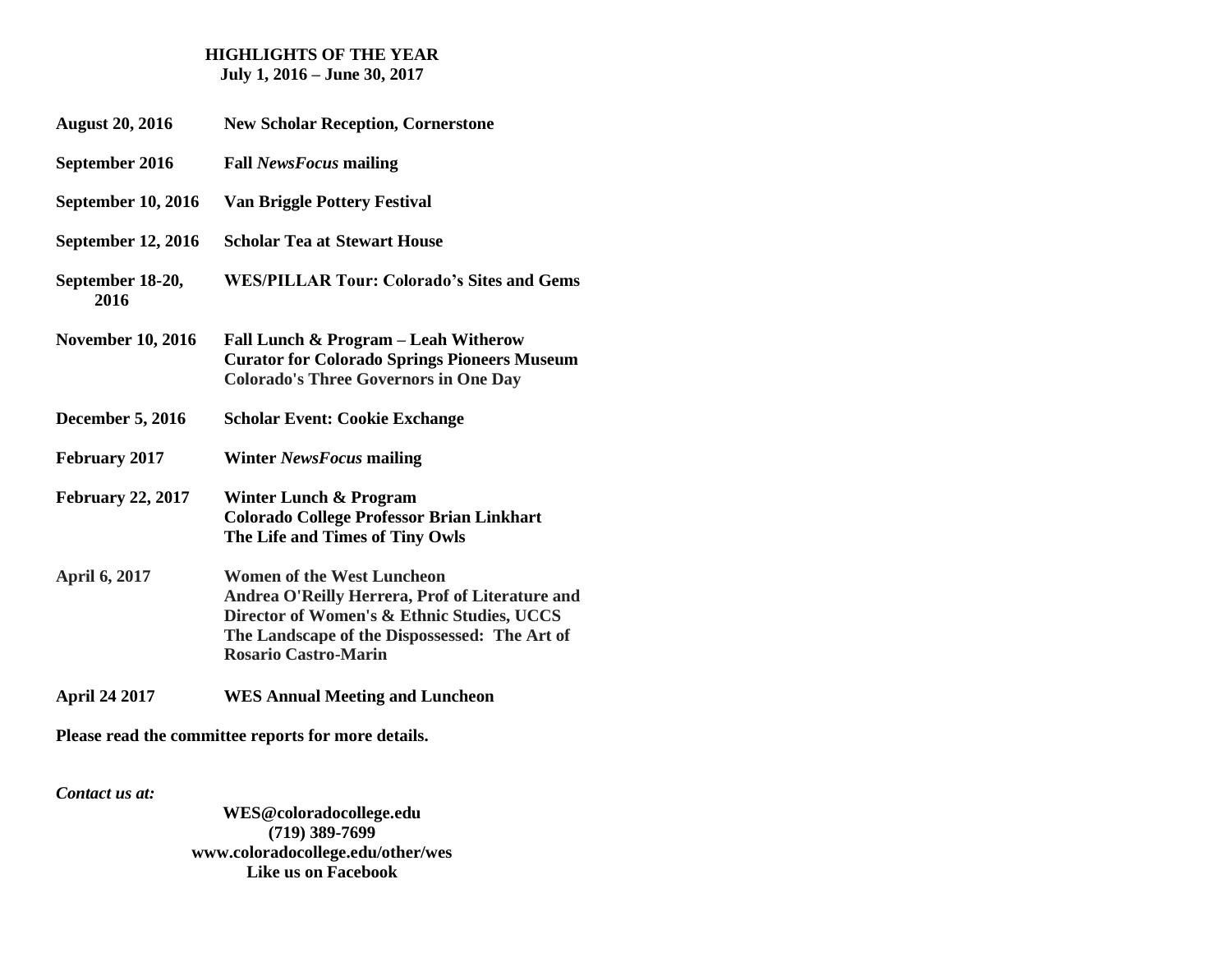### **Scholarship Committee**

Chair: Sharon L. Grady

Members: Elaine Derbenwick, Helen Knight, Crystal Bryant, Judy DeGroot, Meg Chojnacki (Ex-Officio), and Emily Dean Kim (Member-at-Large)

Following are some details of a productive year for the committee:

- Selection of and notification to five (5) new WES Scholars, as well as the recruitment and assignment of mentors, was the initial focus of committee efforts;
- Provided photos and biographical sketches for each scholar for the NewsFocus. Additional photos and narratives were provided to the NewsFocus following other activities involving the scholars;
- Planned, organized and hosted the August Meet and Greet activity to welcome the scholars, meet their parents, and introduce scholar mentors and WES Board members;
- WES Scholars' Tea held at the Stewart House in September. New scholars were introduced to their mentors and to the broader Colorado College community. Framed certificates and small mementos were also presented to them;
- All scholars were invited to attend the September Van Briggle Tour and Festival;
- Goodie bags were prepared and distributed to the scholars during each semester. Additionally, the December holiday Cookie Exchange was planned, executed and well attended by scholars and mentors;
- Encouraged WES Scholars to attend the Fall and Winter luncheon programs and the CC sponsored Annual Scholarship Appreciation Luncheon;
- Disseminated WES Special Grant Application information to the scholars each semester. Accepted applications, reviewed and selected grant recipients;
- Advised WES Scholars of the April WES Annual Meeting and Luncheon and encouraged their attendance. Notified graduating seniors of the luncheon presentation requirement, and assisted them with preparation for this activity.

### **MESSAGE FROM THE CO-PRESIDENTS**

### **Ann Burek and Meg Chojnacki**

Our year has been busy and productive. We welcomed the new scholars at a morning reception in August. With the help of President Dr. Jill Tiefenthaler, we introduced the five new scholars to the membership at the Scholars' Tea in September. At this time, the membership had an opportunity to interact with the new scholars, their mentors, and of course, the upperclass scholars. In October, a few of us attended the Colorado College Scholarship Appreciation Luncheon and again met with all of the scholars. Finally, all of us thoroughly enjoyed the Cookie Fest in December. What a wonderful way to start the holiday season.

Our luncheons include both members and scholars. In a very timely election week November presentation, Leah Davis Witherow, curator of History at the Colorado Springs Pioneers Museum, provided a delightful portrayal on Colorado politics in 1904. The topic Colorado's Three Governors in One Day was well received. On a remarkably spring like day in February, Dr. Brian Linkhart, Colorado College Professor of Biology, gave a wonderful talk on Flammulated Owls. Again, the luncheons give us a wonderful opportunity to interact with our scholars.

During the 2016 Homecoming Weekend, Colorado College held a lovely memorial service celebrating and honoring the life and work of Marianne Stoller, Professor Emerita of Anthropology. Our own Sharon Rice shared WES thoughts and memories of Dr. Stoller. Since Dr. Stoller left a generous monetary gift to WES, which has been augmented by several of her friends and supporters, we have decided to change the Honorary Stoller Scholar award to a financial award to be named and bestowed at graduation. Because of this change, there will be a transition period.

With Dr. Stoller in mind, the WES/PILLAR trips continue and thrive. In the fall of 2016, Historic and Scenic Gems of Colorado was a huge success. According to participants, everything was perfect including the weather and the peaches. Splendors of the Southwest Canyons is scheduled for September 15-22, 2017. This was one of Dr. Stoller's favorite destinations.

In addition to our foremost function of sponsoring our scholars, WES has focused on community outreach this year. Our annual Van Briggle Festival, which seems to grow each year, was held last September and is scheduled for next September. With our Peanut Briggle, cups, and magnets, we participated in the World Holiday Market at the Broadmoor Community Church in October. We donated to International Women's Day and had an information table at the event on March 4. Finally, we value our connection with The Hulbert Center for Southwest Studies and joined their program on April 6.

Our wonderful Board remains successful although the individual members change. People come and people go, but the function and purpose of WES continues to thrive.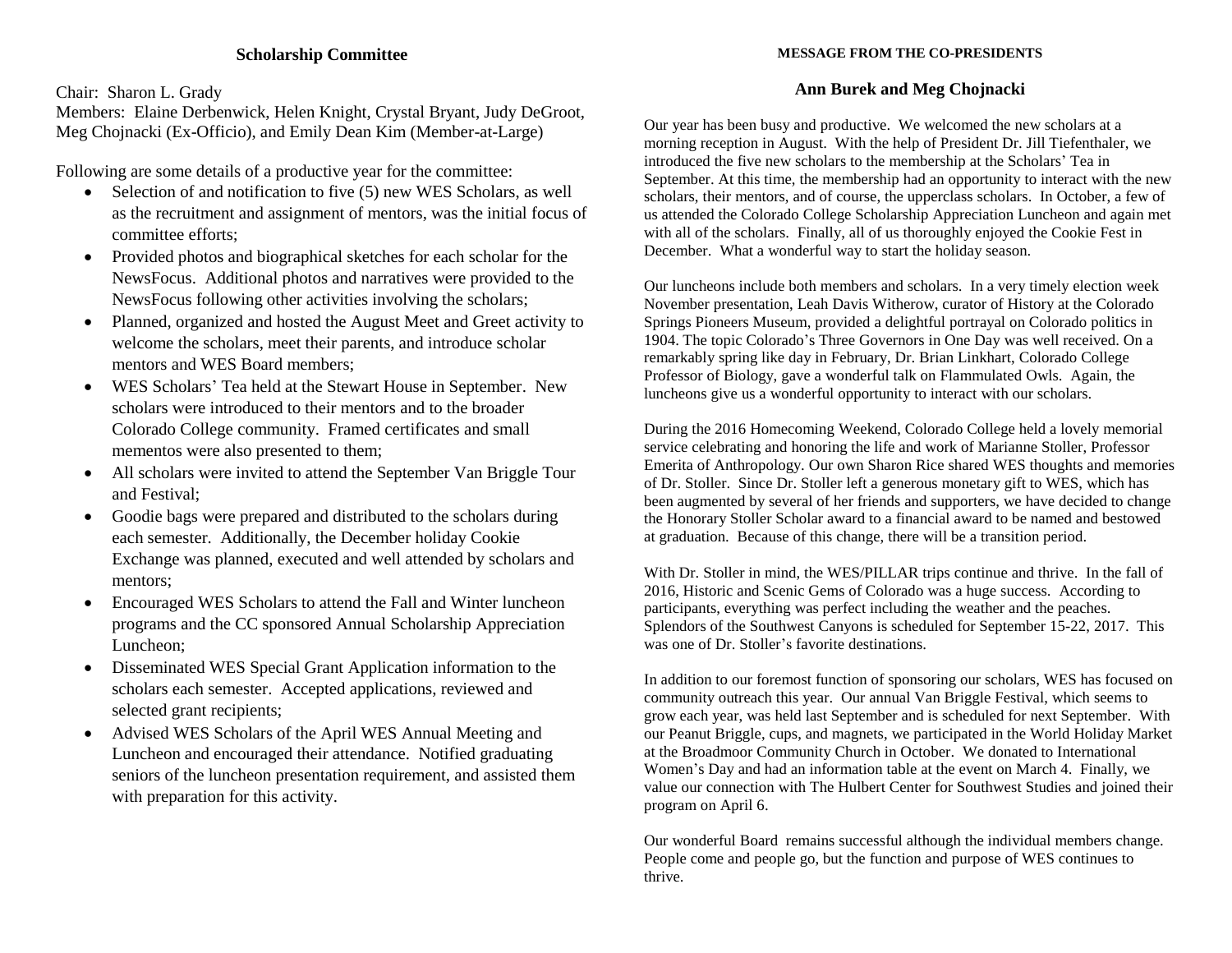### **Finance Committee**

Chair: Barbara Mitchell Members: Nancy Baxter, Elaine Derbenwick, Rosalyn Knepell, Barbara May, Beth Zautke, Ann Burek

The Finance Committee evaluates the operating budget, monitors the endowment and determines funding available for scholarships. The Board of Managers' goal is to provide scholars no less than 10% of the total cost of attending Colorado College. For academic year 2017-18, the scholarship will increase from \$7,300 to \$7,600. This amount is 11.7% of Colorado College's cost of attendance. The total annual scholarship commitment for 20 students will be \$152,000.

Since the 1990s, John W. Bristol and Company has managed the WES endowment. As of December 31, 2016, it was valued at \$4,012,201. In February 2017, the committee and co-presidents met with representatives from JW Bristol to review the endowment investments.

In October 2016, the Finance Committee and the Scholarship Committee met with representatives of the Colorado College Financial Aid Office to discuss the WES scholarship and how it impacts our scholars. The meeting provided the Finance Committee additional information which will impact their decision on the amount of our future scholarships. The meeting provided the Scholarship Committee important information as they select future scholars.

The Assistant Treasurer (Barbara May) is responsible for attending Finance Committee meetings and maintaining hard copies of documents related to PILLAR/WES trips. These documents include:

- Trip Brochure
- Signed MOU provided by PILLAR and Sharon Rice
- Participant List provided by PILLAR
- List to be provided to Treasurer for tax letter purposes
- Trip Accounting Provided by PILLAR within 3 months after trip
- NewsFocus follow-up trip article if available

We will again support five incoming freshmen and fifteen returning scholars for academic year 2017-2018. This would be impossible without our Fundraising Committee and the loyal support of members and friends. We congratulate the entire WES community on its efforts to maintain the value of WES scholarships. All contributions are greatly appreciated.

Chair: Crystal Bryant Members: Fay McQueen, Ann Burek Current *NewsFocus* Editor: Emily Dean Kim

### **Newsfocus**

The winter and fall issues of the *NewsFocus* were published and very well received.

#### **Van Briggle Festival September 10, 2016**

The VB publicity committee distributed publicity posters and bookmarks to antique stores, shops, and coffee shops around Denver and southern Colorado. Additionally, the committee procured article placement in the Colorado Springs Business Journal and Woodmen and Cheyenne Editions. Additional coverage included spots in the Mountain States Collector, Old North End Newsletter and on KMOF/KCMJ.

#### **Social Media**

All WES events have been covered and promoted in on the WES Facebook page. The number of "likes" on the Facebook page has grown from 45 to 53 since Sept. 2016.

### **WES Website**

The WES website has become a reliable resource that provides current news and events and lets site visitors know how WES contributes not only to our scholars, but also to many Colorado College community-enhancing projects. Recently a story about one of our scholar's, Kristie Shirley, was published on the website. The website continues to see a steady stream of visits, as seen below.

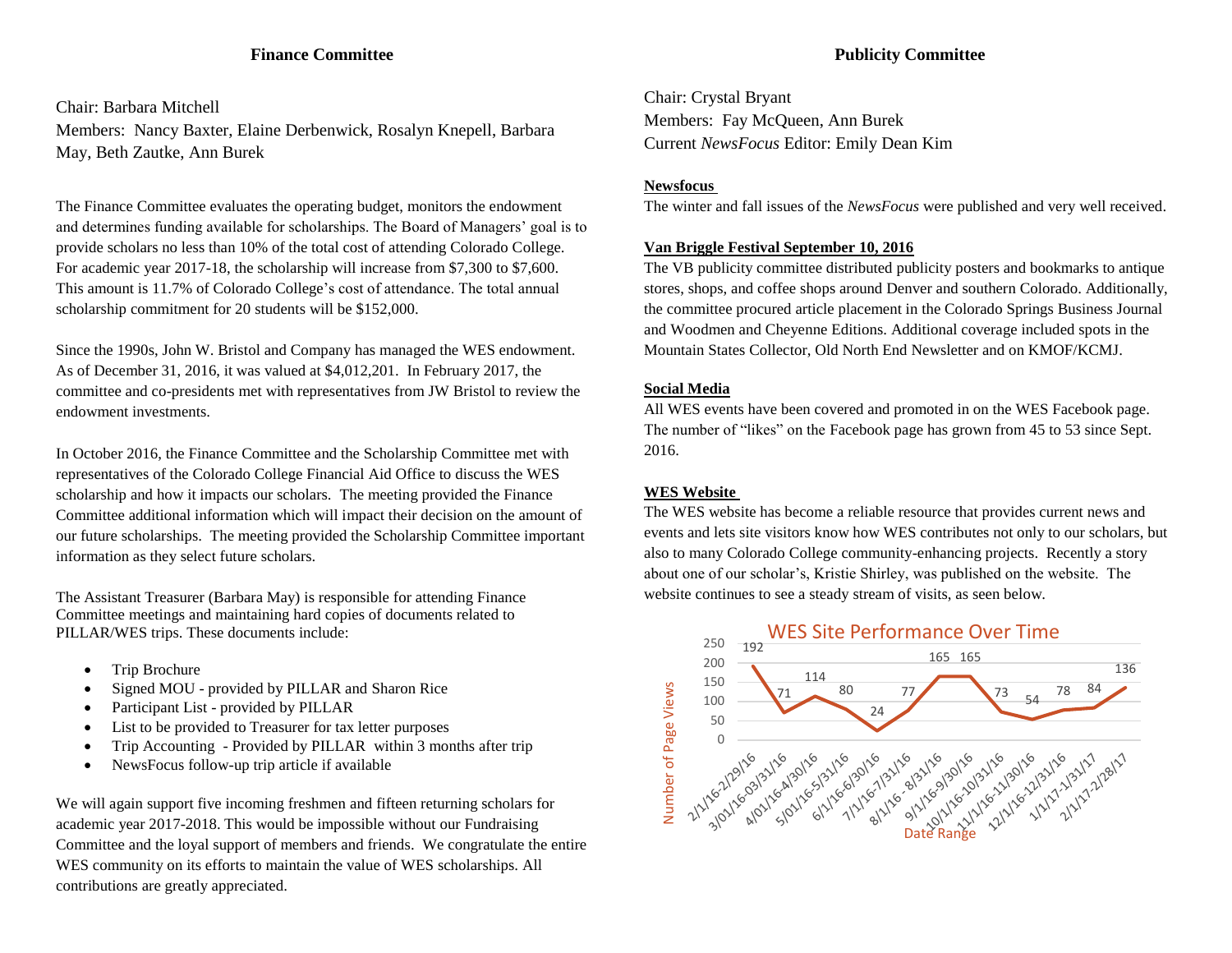## **Fundraising Committee**

### Chair: Eileen Martin

Board Members: Crystal Bryant, MacKenzie Mulligan-Buckmiller, Judy Casey, Sue Graham, Karen Henderson, Monique Michaud, Meg Chojnacki

### **Scholars Tea – September 12, 2016**

The Scholars Tea was again held at the magnificent Stewart House. The new WES point of contact for our events, Alyson Alvarez of Colorado College, organized the tea, with comfortable seating arrayed throughout the mansion rooms and on the rear and side balconies. Approximately 50 members attended and welcomed the incoming and current scholars. Ann Burek made brief remarks about WES's work and introduced Colorado College President Jill Tiefenthaler, who gave an inspiring talk for the scholars and guests. The mentors each introduced their scholars, and the scholars provided some background about themselves and their study plans. It was a great kickoff of the academic year and a wonderful opportunity for the scholars to meet as a group and gather with WES members.

## **Fall Luncheon and Program – November 10, 2016**

The Fall Luncheon and Program was held in Gaylord Hall in the Worner Center. The guest speaker was Leah Witherow, curator of the Colorado Springs Pioneers Museum, who spoke about "Colorado's Three Governors in One Day" in the contentious election of 1904. The program was interesting and timely, coming two days after the U.S. presidential election. Most of the scholars attended along with the approximately 45 guests.

## **Winter Luncheon and Program – February 22, 2017**

The Winter Luncheon and Program was held in Gaylord Hall in the Worner Center. Meg Chojnacki arranged for Professor Brian Linkhart of Colorado College to discuss his work with the tiny flammulated owl. Former WES scholar Devon Lucero introduced Dr. Linkhart, mentioning her own fieldwork with the professor's team. Approximately 50 members, scholars and guests enjoyed the talk, which covered the owl's terrain, habits, migration and mating patterns, and habitat in the Ponderosa pine trees in both the U.S. and Mexico.

## **Women of the West Luncheon – April 6, 2017**

Once again WES has partnered with the Hulbert Center for Southwest Studies to offer a joint Aficionados-WES luncheon. This year the guest speaker is Andrea O'Reilly Herrera, Professor of Literature and Director of Women's and Ethnic Studies, University of Colorado, Colorado Springs. Her topic was "The Landscape of the Dispossessed: The Art of Rosario Castro-Marin," about the work of a Cuban exile who settled in the southwest.

## **WES Annual Meeting – April 24, 2017**

The Annual Meeting is to be held this year at the Fine Arts Center. Senior scholars will discuss their Colorado College experiences and future plans. The meeting will begin at 11:30 am, with lunch served at noon, followed by the scholars' remarks.

Chair: Faye McQueen Board Members: Sheila McElroy, Ann Burek Members-at-Large: Sarah Healy, Sharon Rice, Cathy Wilson-O'Donnell

## **Van Briggle Festival – Chair, Sarah Healy**

2016 was the second year of the annual WES Van Briggle Pottery tour as a community Festival. The Friends of Monument Valley Park and Manitou Springs Heritage Center joined The Horticulture Art Society, the Colorado Springs Pioneers Museum, Colorado Springs Fine Arts Center, and The Historic Preservation Alliance of Colorado Springs as Festival partners. We are very excited that the Bemis School of Art will be co-sponsoring the 2017 Festival with us. The Colorado College/COS Fine Arts Center Alliance presents exciting possibilities for the future of the Festival. Sadly, we lost Fred Wills, Van Briggle Master Potter in November. We were so honored to have Fred demonstrate throwing pots on the wheel one last time at the September Festival.

## **WES/Pillar Trips – Chairs, Sharon Rice and Cathy Wilson-O'Donnell**

"Following in Coronado's Footsteps" from April 25 – May 1 proved to be another educational and memorable WES/PILLAR trip. Participants met Sharon and Cathy in Tucson and traveled to Bisbee and took a tour of the Queen Mine and Historic Museum. From there they journeyed to Nueva Casa Grandes Paquime Archeological site. They had dinner at the well-known archeologist Spencer McCullum Home. On the return trip they crossed the border at Douglas, journeyed to Tombstone, and toured the Karchner Caverns as well as the Amerind Museum. They spent time at Tumacacori and San Xavier del Bac Missions. Pillar and WES each received \$1,550 in donations from this trip.

The trip entitled "Gems of Colorado" took place in mid-September of 2016. Twenty-nine participants enjoyed this adventure. The trip included Leadville, Aspen, Paonia, Marble, Georgetown and four nights in Carbondale. Pillar and WES each received \$2,900 in donations from this trip.

In November, Cathy and Sharon took a pre-trip to Utah and Arizona to plan for the fall of 2017. That trip is entitled: "Splendors of the Southwest Canyons". This trip will include: Zion and Bryce National Parks; a half-day boat trip on Lake Powell; a tour of Glen Canyon Dam; tour of the Antelope Slot Canyons; and a two night stay at the North Rim of the Grand Canyon. Gary Ladd will be our featured educator with his geological, astronomical and photographic knowledge and skills. We currently have a waiting list for this trip.

## **Van Briggle Cards – Chair, Sheila McElroy**

For the 2016-17 year, we made \$337 from Van Briggle products. Cards, bookmarks, and books were available at the Van Briggle tour in September. All Van Briggle products are available at the Van Briggle Pottery Building (Glen and Uintah) during normal business hours, 8:00am-5:00pm, Monday-Friday.)